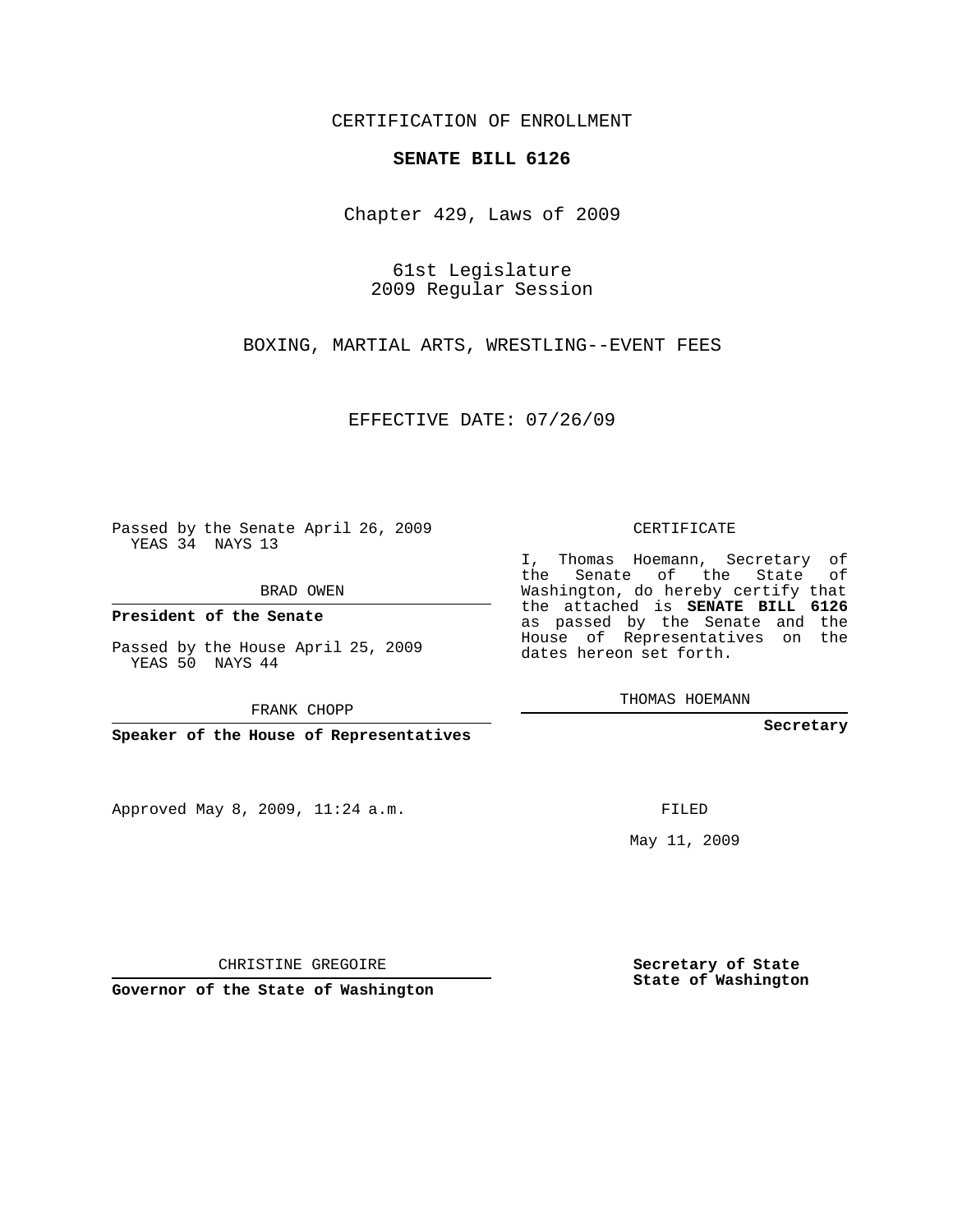## **SENATE BILL 6126** \_\_\_\_\_\_\_\_\_\_\_\_\_\_\_\_\_\_\_\_\_\_\_\_\_\_\_\_\_\_\_\_\_\_\_\_\_\_\_\_\_\_\_\_\_

\_\_\_\_\_\_\_\_\_\_\_\_\_\_\_\_\_\_\_\_\_\_\_\_\_\_\_\_\_\_\_\_\_\_\_\_\_\_\_\_\_\_\_\_\_

## AS AMENDED BY THE HOUSE

Passed Legislature - 2009 Regular Session

**State of Washington 61st Legislature 2009 Regular Session By** Senators Prentice and Tom

Read first time 03/23/09. Referred to Committee on Ways & Means.

1 AN ACT Relating to boxing, martial arts, and wrestling events; and amending RCW 67.08.050, 67.08.055, 67.08.105, and 43.24.150.

BE IT ENACTED BY THE LEGISLATURE OF THE STATE OF WASHINGTON:

 **Sec. 1.** RCW 67.08.050 and 2000 c 151 s 1 are each amended to read as follows:

 (1) Any promoter shall within seven days prior to the holding of any event file with the department a statement setting forth the name of each licensee who is a potential participant, his or her manager or managers, and such other information as the department may require. Participant changes regarding a wrestling event may be allowed after notice to the department, if the new participant holds a valid license under this chapter. The department may stop any wrestling event in which a participant is not licensed under this chapter.

 (2) Upon the termination of any event the promoter shall file with the designated department representative a written report, duly verified as the department may require showing the number of tickets sold for the event, the price charged for the tickets and the gross proceeds thereof, and such other and further information as the department may require. The promoter shall pay to the department at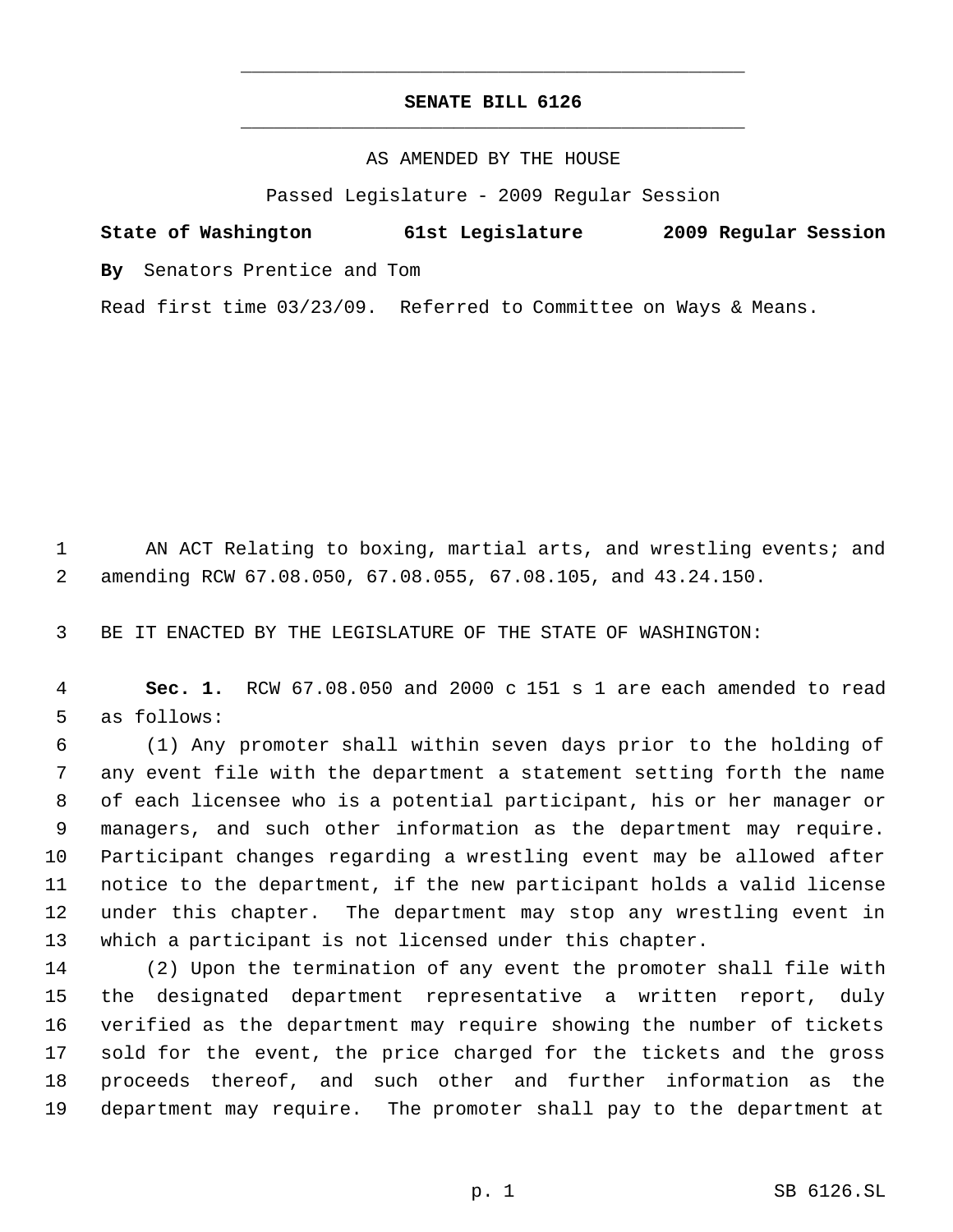1 the time of filing the report under this section ((a tax equal to five 2 percent of such gross receipts)) an event fee to be determined by the 3 director pursuant to RCW 67.08.105. However, the ((tax)) event fee may 4 not be less than twenty-five dollars. The ((five percent of such gross 5 receipts shall be immediately)) event fee and license fees collected 6 under this chapter shall be paid by the department into the ((state 7 general fund)) business and professions account under RCW 43.24.150.

 $8$  ( $(\frac{1}{3})$  A complimentary ticket may not have a face value of less than 9 the least expensive ticket available for sale to the general public. 10 The number of untaxed complimentary tickets shall be limited to ten 11 percent of the total tickets sold per event location, not to exceed one 12 thousand tickets. All complimentary tickets exceeding this exemption 13 shall be subject to taxation.)

14 **Sec. 2.** RCW 67.08.055 and 1993 c 278 s 16 are each amended to read 15 as follows:

16 Every licensee who charges and receives an admission fee for 17 exhibiting a simultaneous telecast of any live, current, or spontaneous 18 boxing or sparring match, or wrestling exhibition or show on a closed 19 circuit telecast viewed within this state shall, within seventy-two 20 hours after such event, furnish to the department a verified written 21 report on a form which is supplied by the department showing the number 22 of tickets issued or sold, and the gross receipts therefor without any 23 deductions whatsoever. Such licensee shall also, at the same time, pay 24 to the department ((a tax equal to five percent of such gross receipts 25 paid for admission to the showing of the contest, match or exhibition)) 26 an event fee to be determined by the director pursuant to RCW 27  $67.08.105$ . In no event, however, shall the (( $\text{tax}$ )) event fee be less 28 than twenty-five dollars. ((The tax shall apply uniformly at the same 29 rate to all persons subject to the tax. Such receipts)) The event fee 30 shall be immediately paid by the department into the ((general fund of 31 the state)) business and professions account under RCW 43.24.150.

32 **Sec. 3.** RCW 67.08.105 and 1999 c 282 s 1 are each amended to read 33 as follows:

34 The department shall set license  $((and))_L$  renewal, and event fees 35 by rule( $\left(-\right)$  but the fees collected do not have to offset the cost of the 36 program as required under RCW 43.24.086)) in amounts that, pursuant to